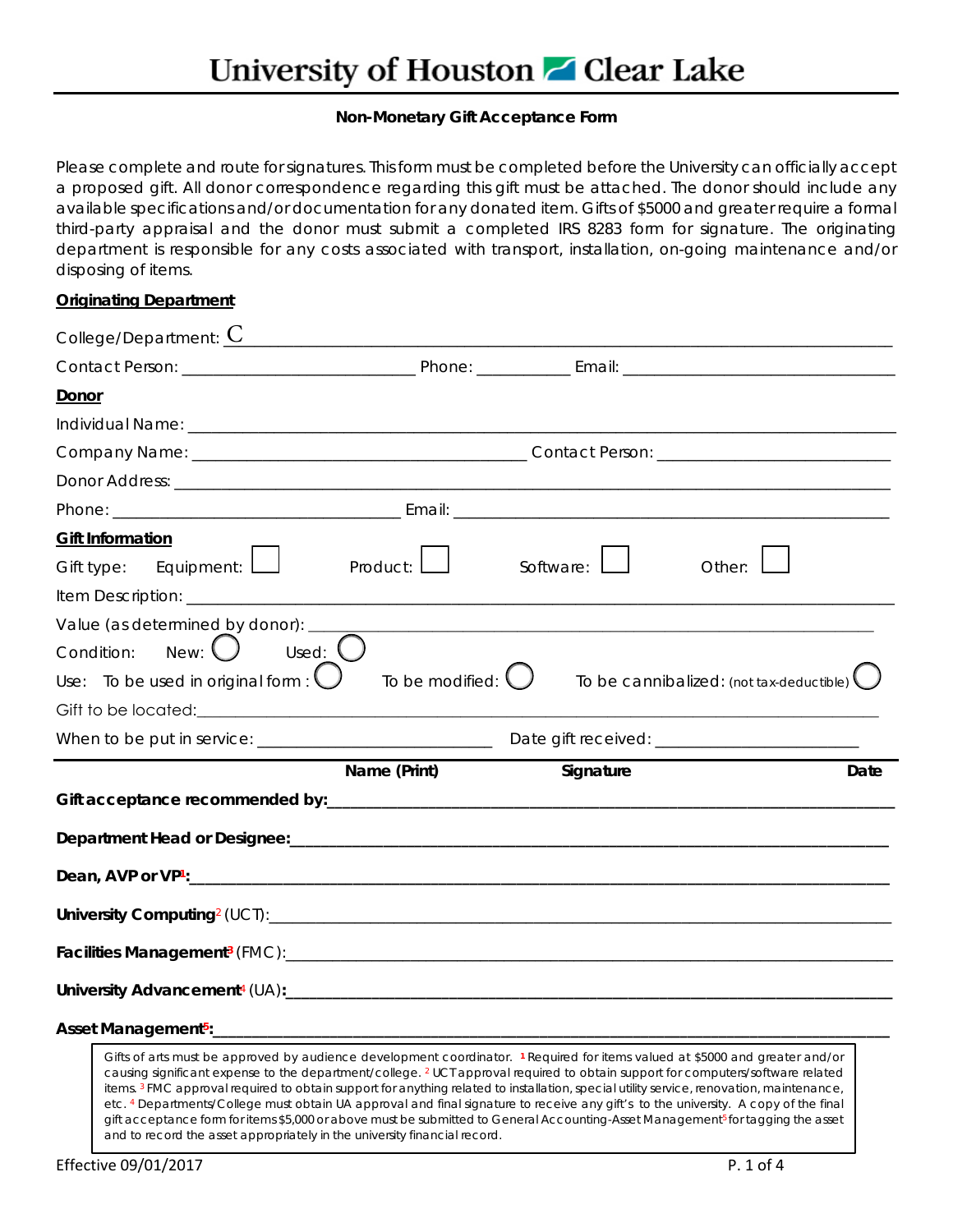# University of Houston **Z** Clear Lake

## **Non-Monetary Gift Acceptance Supplement**

(For Use with Gifts of Art, IT and Items \$5000 and above) (To be completed within two days and returned to originating dept.)

| Facilities, Maintenance & Construction (FMC) Checklist |  |
|--------------------------------------------------------|--|
| Yes No N/A                                             |  |
| $\sim$                                                 |  |

 $\mathop{\textstyle \bigodot} \mathop{\textstyle \bigodot} \mathop{\textstyle \bigodot}$  Donated item will fit through existing passageways.

 $\bigcirc$   $\bigcirc$   $\bigcirc$  Ensure adequate space/facilities are available to accommodate gifted item(s).

## **Additional comments:**

**University Computing & Telecommunications (UCT) Checklist Yes No N/A**   $\underline{\mathop{\mathcal{O}}\mathop{\mathcal{O}}\mathop{\mathcal{O}}\mathop{\mathcal{O}}}$  Equipment/software is compatible with University Computing supported configurations. **Additional comments:** 

## **Audience Development Coordinator (For Art Collectibles)**

**Yes No N/A**

 $\underline{\mathop{\cup}}\, \underline{\mathop{\cup}}\, \underline{\mathop{\cup}}$  Artwork has been reviewed by Audience Development Coordinator.

 $\bigcirc$   $\bigcirc$  Tax Receipt sent to donor and original documents sent to originating department and archived.

 $\sum$  Details with approximate costs attached.

**Additional comments:** 

| <b>University Advancement Checklist</b><br>Yes No N/A                                        |
|----------------------------------------------------------------------------------------------|
| $OO$ O Form completed                                                                        |
| OOO Acceptance letter sent to donor and copies filed.                                        |
| $\bigcap_{i=1}^n\bigcap_{i=1}^n\bigcap_{i=1}^n$ Copy of form sent to originating department. |
| $\bigcirc$ $\bigcirc$ $\bigcirc$ Copy of completed form sent to Asset Management.            |
| <b>Additional comments:</b>                                                                  |
|                                                                                              |

#### **Asset Management Checklist Yes No N/A**

 $\Omega$   $\Omega$  Copy of non-monetary gift acceptance form received from Office of University Advancement.

 $\Gamma$   $\Gamma$   $\Gamma$  Asset identified, tagged, recorded in Asset Management System and Financial System.

## **Additional comments:**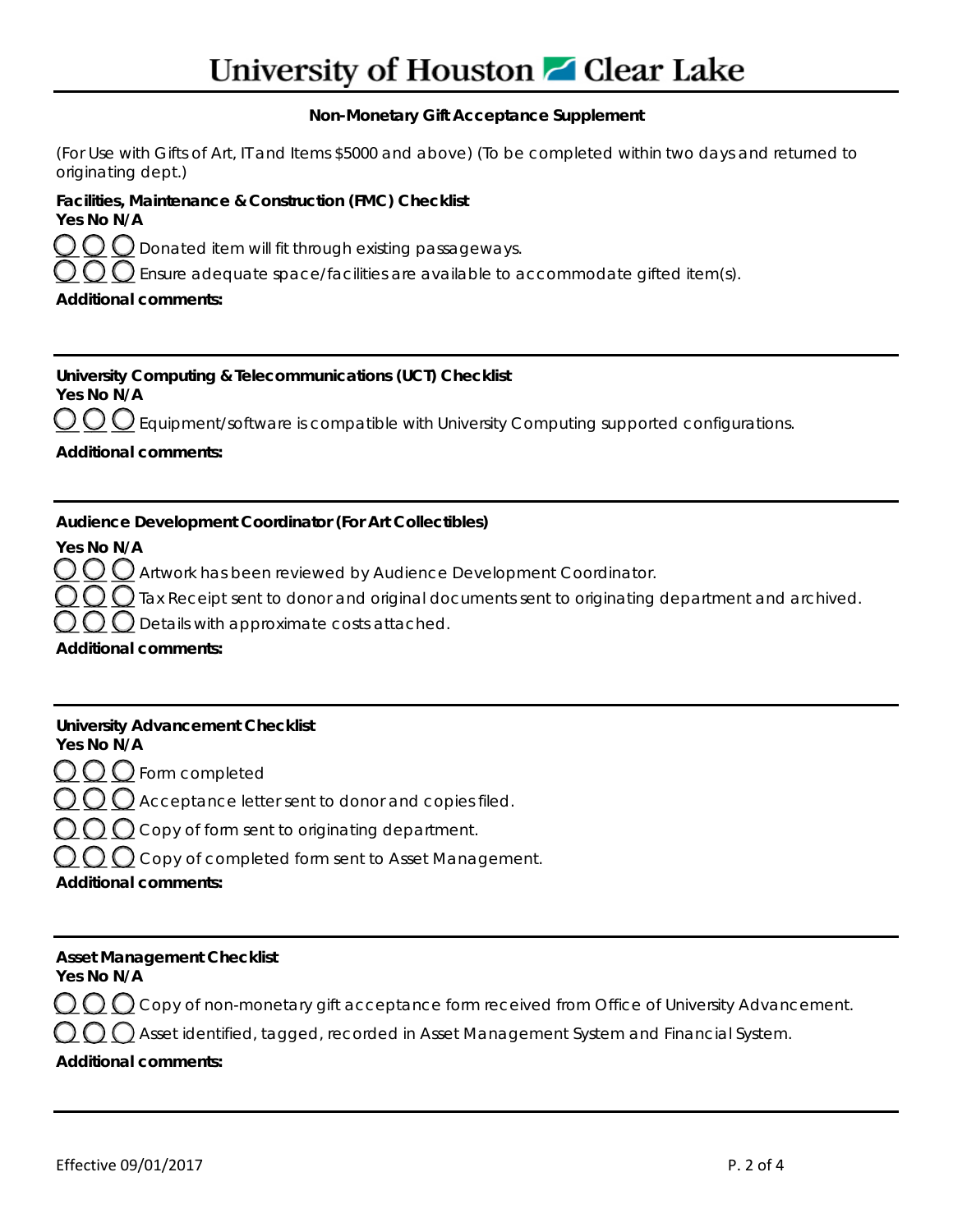## University of Houston **Z** Clear Lake

## **Non-Monetary (In-Kind) Gift Intent Form**

| <b>Gift Intention of:</b> |                                                                                                                                                                                                                                                                                                                                            |
|---------------------------|--------------------------------------------------------------------------------------------------------------------------------------------------------------------------------------------------------------------------------------------------------------------------------------------------------------------------------------------|
|                           |                                                                                                                                                                                                                                                                                                                                            |
|                           |                                                                                                                                                                                                                                                                                                                                            |
| <b>Gift Description:</b>  |                                                                                                                                                                                                                                                                                                                                            |
|                           |                                                                                                                                                                                                                                                                                                                                            |
|                           |                                                                                                                                                                                                                                                                                                                                            |
| <b>Gift Designation:</b>  |                                                                                                                                                                                                                                                                                                                                            |
|                           |                                                                                                                                                                                                                                                                                                                                            |
|                           |                                                                                                                                                                                                                                                                                                                                            |
| UHCL Department: $C$      | <u> 1989 - Johann Stoff, deutscher Stoff, der Stoff, der Stoff, der Stoff, der Stoff, der Stoff, der Stoff, der S</u>                                                                                                                                                                                                                      |
|                           |                                                                                                                                                                                                                                                                                                                                            |
|                           |                                                                                                                                                                                                                                                                                                                                            |
| <b>Gift Value:</b>        |                                                                                                                                                                                                                                                                                                                                            |
|                           |                                                                                                                                                                                                                                                                                                                                            |
|                           | Note: Gift values may be verified by receipts, documents, or any independent appraisal. Gifts \$5,000 and<br>above require a qualified third-party appraisal. A completed IRS 8283 form must also be submitted for<br>signature. For tax deductibility the gift must be operational and have a remaining life in its current form of three |

or more years.

Donor Signature: \_\_\_\_\_\_\_\_\_\_\_\_\_\_\_\_\_\_\_\_\_\_\_\_\_\_\_\_\_\_\_\_\_\_\_\_\_\_\_\_\_\_\_ Date: \_\_\_\_\_\_\_\_\_\_\_\_\_\_\_\_\_\_\_\_\_\_\_\_\_\_

Please submit this form to: **University of Houston-Clear Lake Office of University Advancement 2700 Bay Area Blvd Houston, TX 77058**